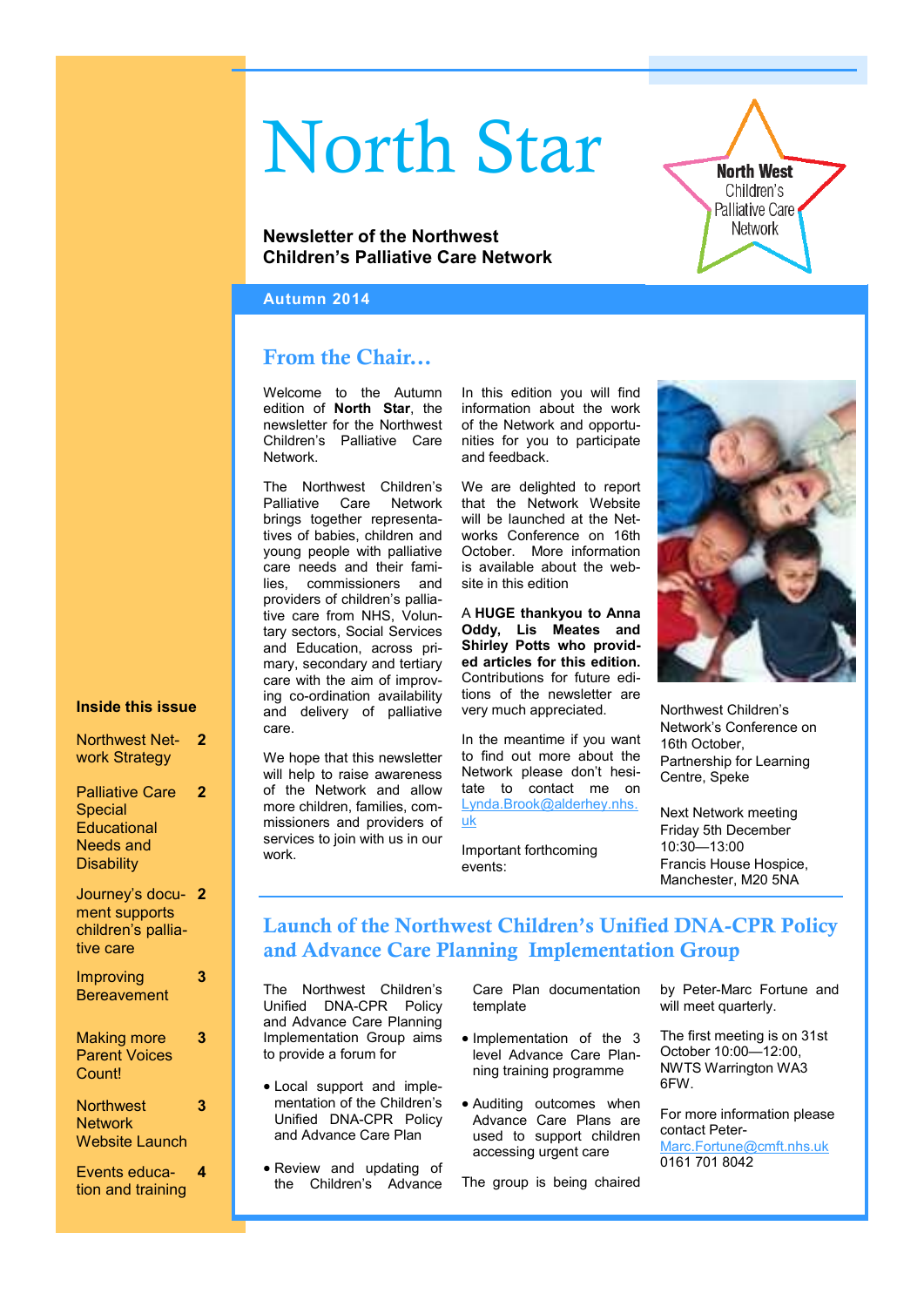#### **Page 2 North Star**

## **Northwest Children's Palliative Care Network Strategy 2015– 17**

**ENGAGEMENT EDUCATION FMDOWFDMENT** 

**Northwest** 



The Northwest Children's Palliative Care Strategy 2015—17 , **Engagement, Education and Empowerment**, will be launched at the Northwest Children's Networks Conference on 16th October. The Strategy has been developed through the work of Parent Voices Count in partnership with the Northwest Children's Palliative Care Network and builds on the work of the 2011-14 Strategy.

Key deliverables include a programme of **engagement meetings and events**

• Parent Voices Count drop

in events, website, newsletter, workshops

- Meetings with organisational leaders and strategic partners
- Engaging professionals building on Locality Workshops and developing palliative care education standards for the network

**Education** through

- Development of a **Family Services Directory**
- Briefings and follow up for organisational leaders and strategic partners
- Delivery of the **Network**

#### **Education Programme** And **empowerment** as

- Parent Voices will be heard!
- Organisational leaders and strategic partners will sign up to the statement of commitment and support Parent Voices Count, support Network Education Standards, and support children's palliative care data collection
- Professionals will have essential palliative care skills and competencies

Information Lynda.Brook@ alderhey.nhs.uk

*"EHC Plans replace the current system of Individual Healthcare Plans (IHPs) and Statements of Special Educational Needs."*

# **SEND Reforms and Palliative Care across the Northwest**

The Together for Short Lives – SEND, (Special Educational Needs and Disability) Briefing Event in Manchester on  $30<sup>th</sup>$  June 2014 was very well attended by professionals from health, education, social care and the voluntary sector from across the North West. Discussions centred around how the Education Health and Care (EHC) Plans are being introduced across England & Wales during 2014 from birth to

25yrs, and an example of EHC's in practice from one of the pathfinder area. EHC Plans replace the current<br>system of Individual system of Individual Healthcare Plans (IHPs) and Statements of Special Educational Needs.

Current challenges for children with life limiting conditions and their families were discussed. The Nottinghamshire pathfinder was presented as an example of how children and their families can become partners in the care planning process, and be supported and empowered, through joint funding and personalized. Find the Nottinghamshire SEND local offer and other useful resources at [http://](http://nottinghamshire.sendlocaloffer.org.uk/kb5/nottinghamshire/fsd/local_offer.page)

[nottingham](http://nottinghamshire.sendlocaloffer.org.uk/kb5/nottinghamshire/fsd/local_offer.page)[shire.sendlocaloffer.org.uk/](http://nottinghamshire.sendlocaloffer.org.uk/kb5/nottinghamshire/fsd/local_offer.page)

[kb5/nottinghamshire/fsd/](http://nottinghamshire.sendlocaloffer.org.uk/kb5/nottinghamshire/fsd/local_offer.page) local offer.page

*Report by Lis Meates*

‗Journeys' is a suite of documents, supported by a model of care and designed to support professionals caring for babies, children and young people with palliative care needs on their journey from diagnosis to end of life care and bereavement.

Journeys' contains a range of practical resources based on symptoms and needs rather than diagnoses.

Documents include forms, checklists and information sheets, organised in sections reflecting the needs of the child and their family during different stages of their journey: diagnosis or recognition, living with a life limiting condition, end of life care and bereavement.

**'Journeys': documents to support children's palliative care**

Resources are presented a framework, based on the format of the West Midlands' Toolkit, designed to be downloaded and

adapted by individual teams.

Journeys will be available to download from the Northwest Network website.

For more information contact Anna.Oddy@nhs.net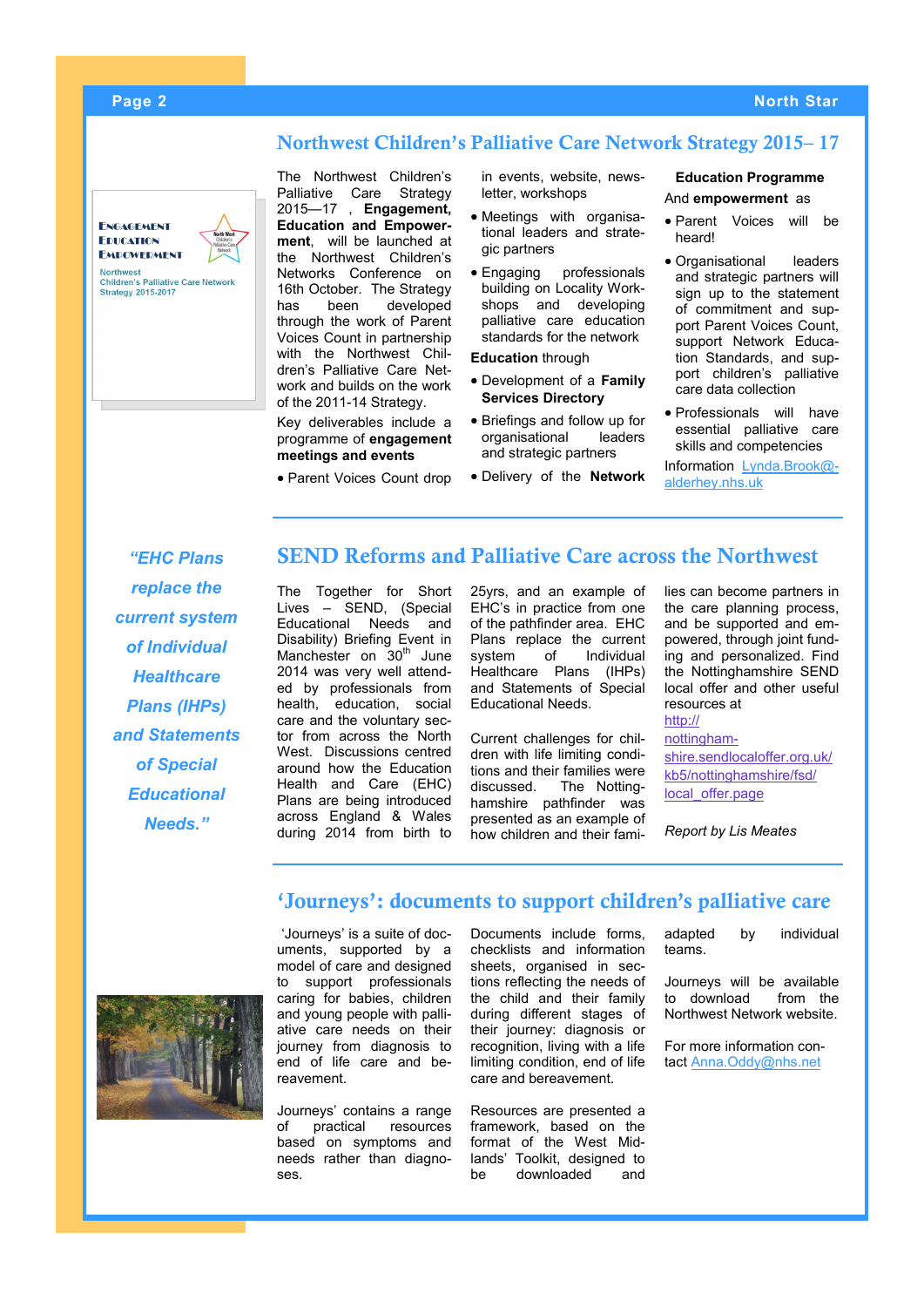#### **Autumn 2014 Page 3**

## **Improving Bereavement Services in the Northwest**

Child Bereavement UK (CBUK) is undertaking a 3 year DH-funded project to improve bereavement support in 6 of England's most deprived areas. In Liverpool and other areas across the UK, CBUK has set up a Childhood Bereavement Advisory Group with the intention of keeping bereavement issues on the local agenda beyond the life of the current project.

The project is improving signposting to local agencies, through awarenessraising and developing a

route-map of support ranging from informal support through school, friends and family to designated bereavement services. The team has devised a template bereavement policy for schools and worked with voluntary and statutory agencies to emphasise the significance of timely bereavement support. The team has also presented local study days as well as raising awareness of the range of courses, website and helpline provided by Child Bereavement UK.

The project aims to leave each area with empowered, informed practitioners with a greater understanding of the needs of bereaved people as well as a wider knowledge of what is available in their locality.

We are grateful to a wide range of colleagues and organisations that have supported our efforts and shared their experience with us.

*Shirley Potts, Director of Regional Development,*  [www.childbereavementuk.org](http://www.childbereavementuk.org)



# **Making more Parent Voices Count!**

Parent voices count held its first parent participation day in Manchester on 12th July.

The event, presented by Parent Voices Count in partnership with providers of services for children with palliative care needs, featured display stands from a wide range of NHS and voluntary sector services available to support children with palliative care needs in the area. Activities for children included a Clown Doctor, arts and crafts activities, stories, a soft play area and light room. Parents and carers were able to take part in a range of participation activities designed to develop and prioritise the "to do list" developed by Parent Voices Count as well as providing opportunities for further feedback. Families were also encouraged to continue with participation activities by joining the Parent Voices Count meetings and visiting the website.

Although family attendance was lower than expected, Parent Voices Count has identified that further similar smaller scale events are an important way of raising the profile of Parent Voices Count and increasing parent and carer participation.

Contact Lizzi.Aizlewood @alderhey.nhs.uk for more information.

*"Parents and carers were able to take part in a range of participation activities... "*

# **Network Website Launch**

The Northwest Children's Palliative Care Network Website will be launched at the Northwest Networks Conference on 16th October. The website which has been designed by Parent Voices Count Facilitator Lizzi Aizlewood is set to become the hub of communication and resources for the Network.

The Website will include a home page with details of the Network Vision and Strategy, the geographical area covered by the Network and contact details. Each of the Zonal Networks will have their own dedicated web pages. There will also be pages for Education and Training, Northwest Children's Palliative Care Research and Data Groups. The Website will also feature a resources are where Network members can access important documents such as the Rapid Discharge Pathway, Advance Care Plan templates and hyperlinks to other important resources on external sites like Together for Short Lives and the Association for Paediatric Palliative Medicine.

General website content of will be visible to everyone. However professionals will need to register with the Network in order to access resources.

Contact Lizi.Aizlewood@ alderhey.nhs.uk